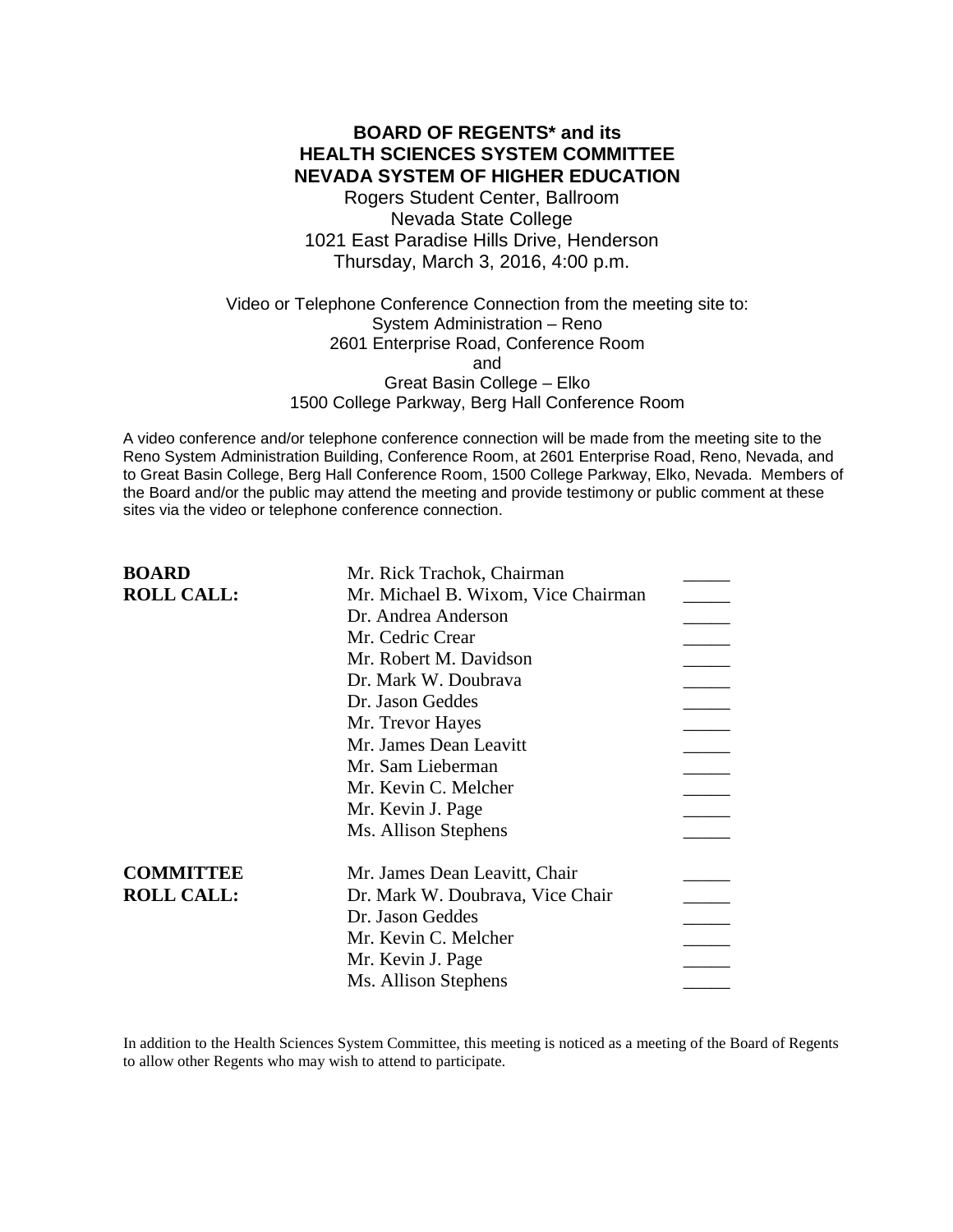### **IMPORTANT INFORMATION ABOUT THE AGENDA AND PUBLIC MEETING**

**NOTE:** Below is an agenda of all items scheduled to be considered. Notification is hereby provided that items on the agenda may be taken out of the order presented, two or more agenda items may be combined for consideration, and an agenda item may be removed from the agenda or discussion relating to an item on the agenda may be delayed at any time.

In accordance with the Board of Regents' Bylaws, Title I, Article V, Section 20, items voted on may be the subject of a motion to reconsider at this meeting. A motion to reconsider an item may be made at any time before adjournment of this meeting. Similarly, if an item is tabled at any time during the meeting, it may, by proper motion and vote, be taken from the table and thereafter be the subject of consideration and action at any time before adjournment of this meeting.

\*The Board of Regents, at its regularly scheduled meetings, meets concurrently with its Committees (the Academic, Research and Student Affairs Committee; the Audit Committee; the Business, Finance and Facilities Committee; the Cultural Diversity and Title IX Compliance Committee; the Investment Committee; and the Health Sciences System Committee). The Board's Committee meetings take place in accordance with the agendas published for those Committees. Regents who are not members of the Committees may attend the Committee meetings and participate in the discussion of Committee agenda items. However, action items will only be voted on by the members of each Committee, unless a Regent is temporarily made a member of that Committee under Board of Regents' Bylaws, Title 1, Article VI, Section 6. The full Board of Regents will consider Committee action items in accordance with the Board of Regents' agenda published for the current or for a subsequent meeting.

In accordance with the Board of Regents' Bylaws, Title 1, Art. V, Section 13, a quorum may be gained by telephonic hookup.

Some agenda items are noted as having accompanying reference material. Reference material may be accessed on the electronic version of the agenda by clicking the reference link associated with a particular item. The agenda and associated reference material may also be accessed on the Internet by visiting the Board of Regents' website at:

### <http://system.nevada.edu/Nshe/index.cfm/administration/board-of-regents/meeting-agendas/>

Many public libraries have publicly accessible computer terminals. Copies of the reference material and any additional support materials that are submitted to the Board of Regents' Office and then distributed to the members of the Board of Regents after the mailing of this agenda but before the meeting, will be made available as follows: 1. Copies of any such materials are available at the Board of Regents' Office at 2601 Enterprise Road, Reno, Nevada and the Board of Regents' Office at 4300 S. Maryland Parkway, Las Vegas, Nevada. A copy may be requested by calling Nancy Stone at (702) 889-8426; 2. Copies of any such materials will also be available at the meeting site.

Reasonable efforts will be made to assist and accommodate physically disabled persons attending the meeting. Please call the Board office at (775) 784-4958 in advance so that arrangements may be made.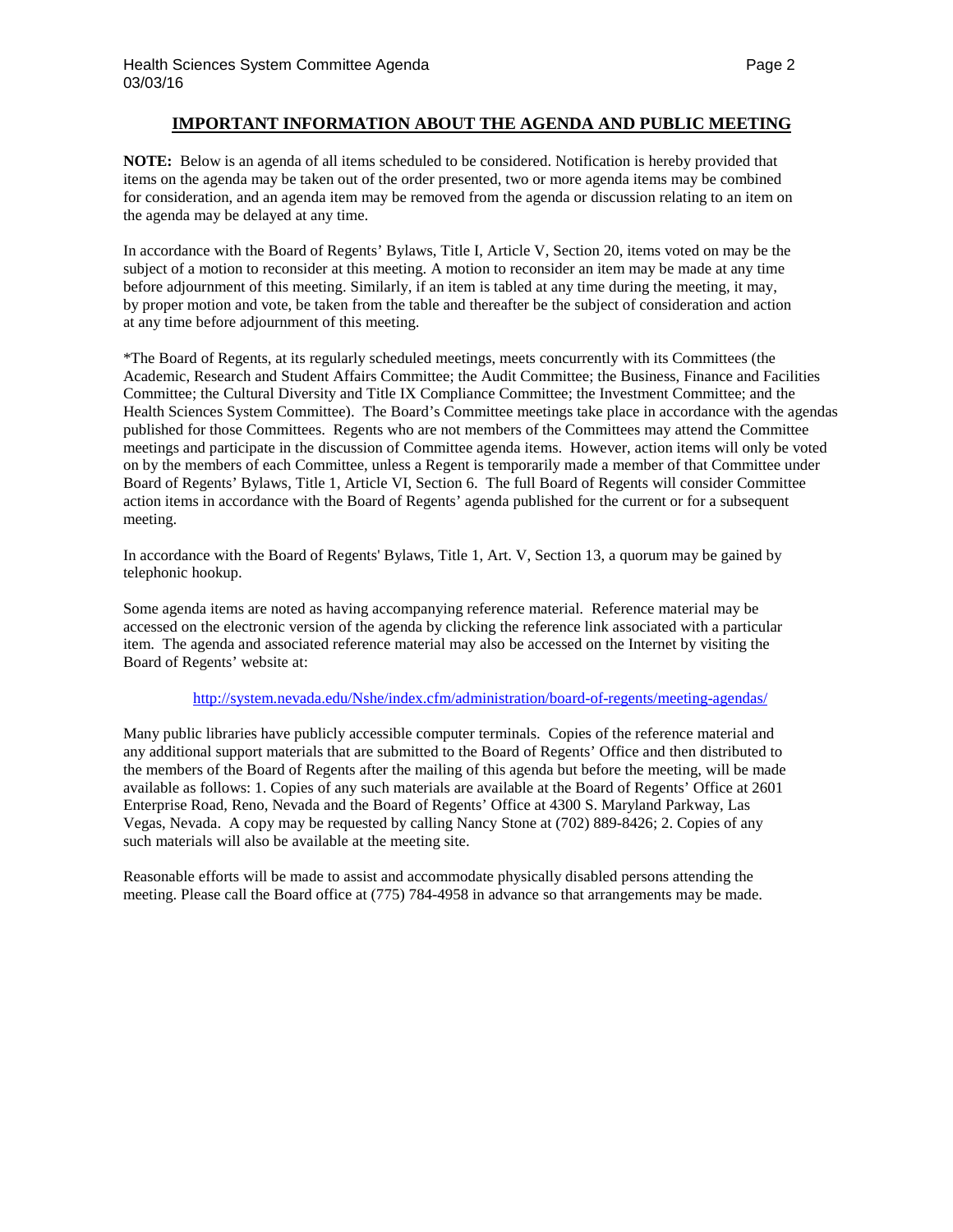### **1. PUBLIC COMMENT INFORMATION ONLY**

Public comment will be taken during this agenda item. No action may be taken on a matter raised under this item until the matter is included on an agenda as an item on which action may be taken. Comments will be limited to three minutes per person. Persons making comment will be asked to begin by stating their name for the record and to spell their last name. The Committee Chair may elect to allow additional public comment on a specific agenda item when that agenda item is being considered.

In accordance with Attorney General Opinion No. 00-047, as restated in the Attorney General's Open Meeting Law Manual, the Chair may prohibit comment if the content of that comment is a topic that is not relevant to, or within the authority of, the Board of Regents, or if the content is willfully disruptive of the meeting by being irrelevant, repetitious, slanderous, offensive, inflammatory, irrational or amounting to personal attacks or interfering with the rights of other speakers.

### **2. MINUTES FOR POSSIBLE ACTION**

Request is made for approval of the minutes from the December 4, 2015, meeting. *[\(Ref. HSS-2\)](http://system.nevada.edu/tasks/sites/Nshe/assets/File/BoardOfRegents/Agendas/2016/mar-mtgs/hss-refs/HSS-2.pdf)*

### **3. CHAIR'S REPORT INFORMATION ONLY**

Chair James Dean Leavitt will provide general remarks and update the Committee members regarding health sciences planning and development efforts including activities and actions, if any, of the Board of Regents, the Health Sciences System administration or other Nevada System of Higher Education leaders since the last meeting of the Committee.

*ESTIMATED TIME: 5 mins.*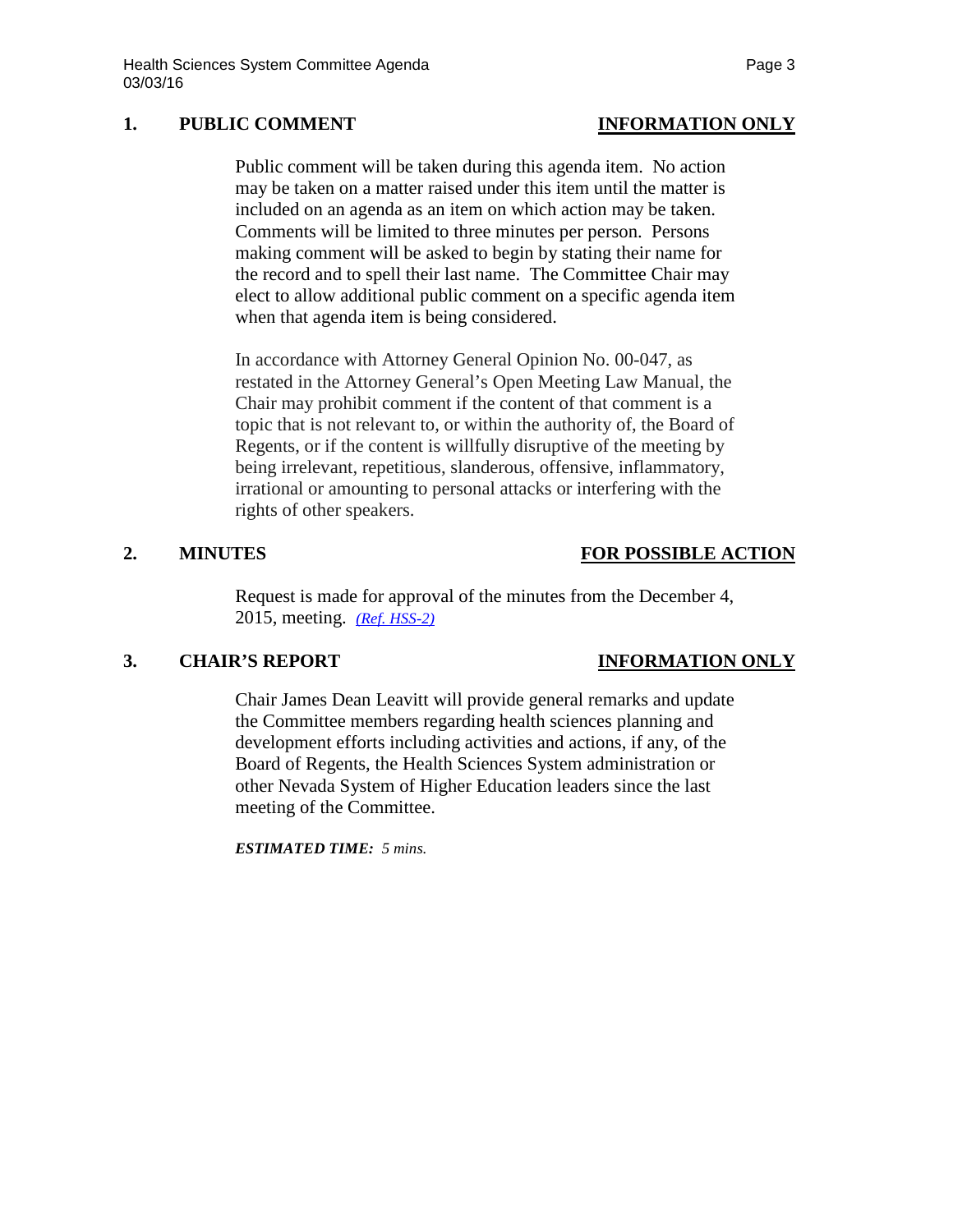### **4. MEDICAL FACULTY PRACTICE PLANS INFORMATION ONLY**

Dr. Thomas L. Schwenk, Dean, UNSOM, and Vice President, Division of Health Sciences, UNR, and Dr. Barbara Atkinson, Founding Dean of the UNLV School of Medicine, will present an update on the financial and clinical performance of the southern Nevada component (Medical School Associates, South) of the UNSOM faculty practice (Integrated Clinical Services, Inc.), including a task list of billing, scheduling, productivity, compliance, documentation, and electronic medical record issues being addressed. The latest financial performance data will be presented. This update may also include an overview of the UNLV School of Medicine's efforts to develop a faculty practice plan.

*ESTIMATED TIME: 25 mins.*

# **5. MEDICAL EDUCATION TRANSITION INFORMATION ONLY PLANNING AND ACTIVITIES**

Dr. Barbara Atkinson, Founding Dean of the UNLV School of Medicine and Dr. Thomas L. Schwenk, Dean, UNSOM, and Vice President, Division of Health Sciences, UNR, will provide an update on the transition of the Las Vegas campus of UNSOM to the UNLV School of Medicine based on the latest deliberations from a group charged with managing this transition, including the presidents, provosts, business leaders, and deans of UNLV and the University of Nevada, Reno.

*ESTIMATED TIME: 25 mins.*

### **6. NEW BUSINESS INFORMATION ONLY**

Items for consideration at future meetings may be suggested. Any discussion of an item under "New Business" is limited to description and clarification of the subject matter of the item, which may include the reasons for the request.

*ESTIMATED TIME: 5 mins.*